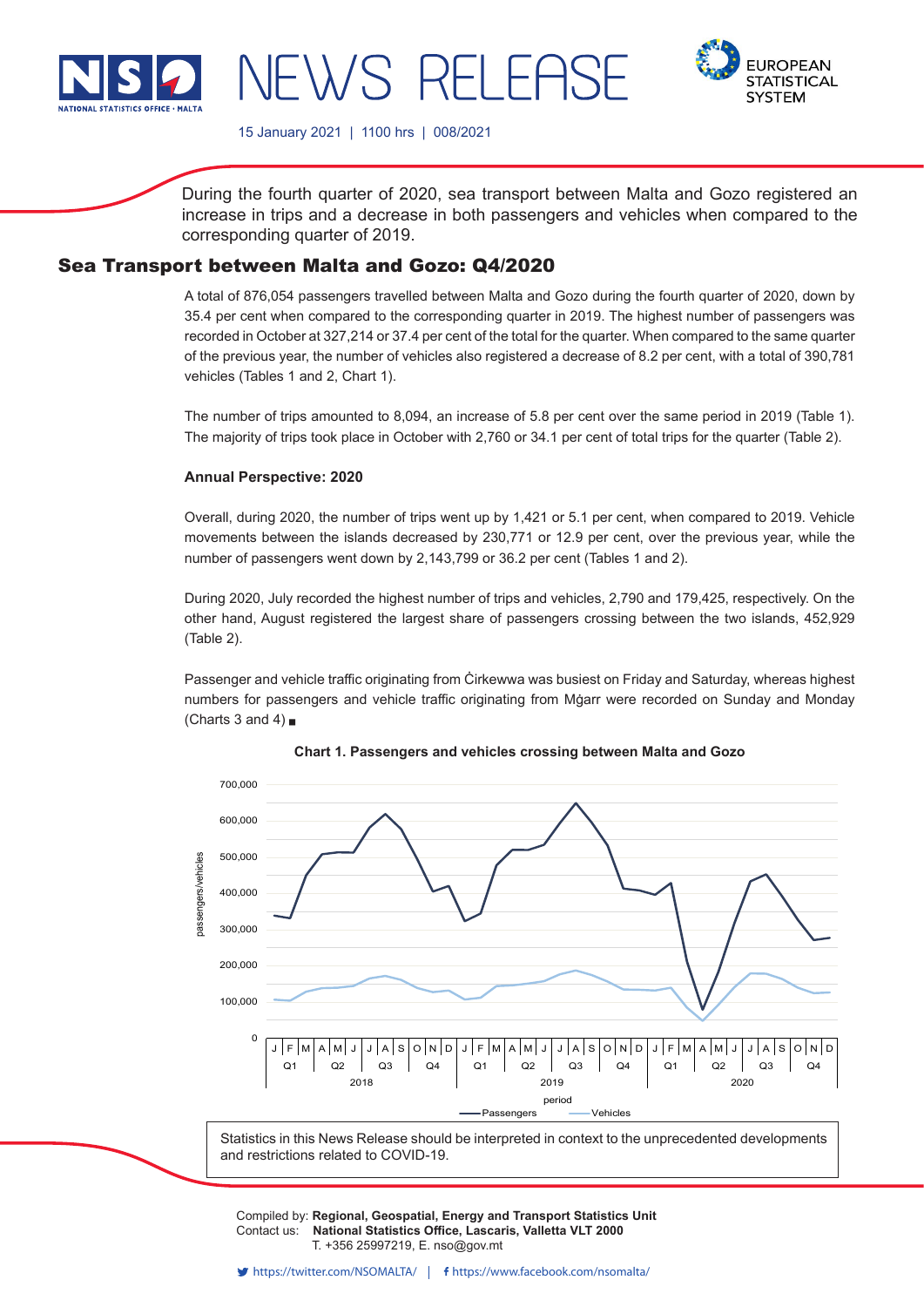|                   | Quarter      | 2018      | 2019      | 2020      | Change       | Percentage<br>change |
|-------------------|--------------|-----------|-----------|-----------|--------------|----------------------|
|                   |              |           |           |           | 2020/2019    | 2020/2019            |
| <b>Trips</b>      | Jan-Mar      | 5,259     | 5,449     | 7,324     | 1,875        | 34.4                 |
|                   | Apr-Jun      | 5,776     | 6,289     | 5,334     | $-955$       | $-15.2$              |
|                   | Jul-Sep      | 6,764     | 8,240     | 8,300     | 60           | 0.7                  |
|                   | Oct-Dec      | 5,820     | 7,653     | 8,094     | 441          | 5.8                  |
|                   | <b>Total</b> | 23,619    | 27,631    | 29,052    | 1,421        | 5.1                  |
| <b>Vehicles</b>   | Jan-Mar      | 339,266   | 363,460   | 356,997   | $-6,463$     | $-1.8$               |
|                   | Apr-Jun      | 423,152   | 454,818   | 282,446   | $-172,372$   | $-37.9$              |
|                   | Jul-Sep      | 498,888   | 538,864   | 521,914   | $-16,950$    | $-3.1$               |
|                   | Oct-Dec      | 398,596   | 425,767   | 390,781   | $-34,986$    | $-8.2$               |
|                   | <b>Total</b> | 1,659,902 | 1,782,909 | 1,552,138 | $-230,771$   | $-12.9$              |
| <b>Passengers</b> | Jan-Mar      | 1,121,001 | 1,146,490 | 1,038,142 | $-108,348$   | $-9.5$               |
|                   | Apr-Jun      | 1,535,414 | 1,575,472 | 581,311   | $-994,161$   | $-63.1$              |
|                   | Jul-Sep      | 1,780,474 | 1,840,575 | 1,278,474 | $-562,101$   | $-30.5$              |
|                   | Oct-Dec      | 1,321,429 | 1,355,243 | 876,054   | -479,189     | $-35.4$              |
|                   | <b>Total</b> | 5,758,318 | 5,917,780 | 3,773,981 | $-2,143,799$ | $-36.2$              |

## **Table 1. Sea transport between Malta and Gozo by quarter**

**Chart 2. Passengers and vehicles to and from Malta and Gozo: October-December**

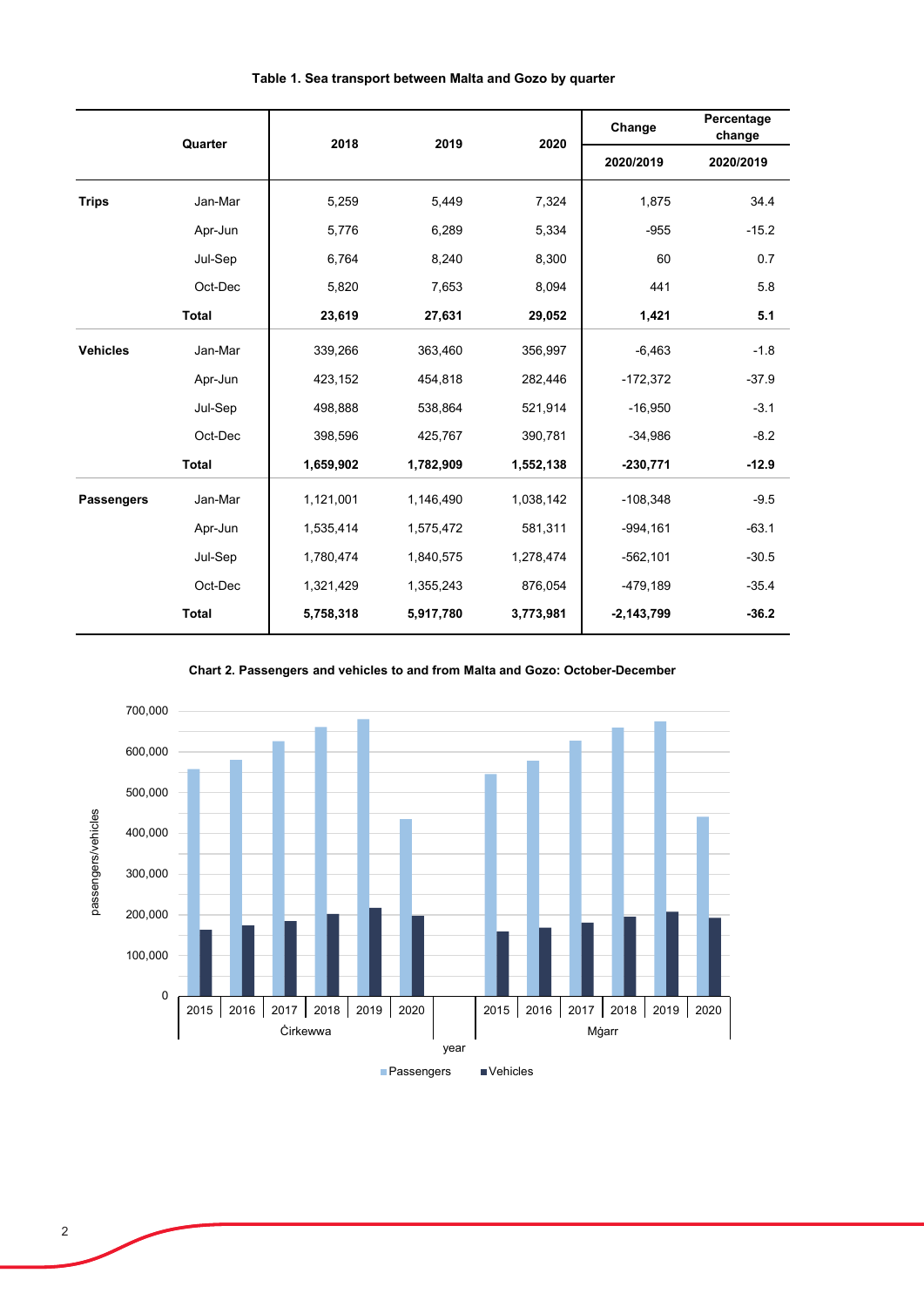## **Table 2. Sea transport between Malta and Gozo by month**

|                   | <b>Month</b> | 2018      | 2019      | 2020      | Change       | Percentage<br>change |
|-------------------|--------------|-----------|-----------|-----------|--------------|----------------------|
|                   |              |           |           |           | 2020/2019    | 2020/2019            |
| <b>Trips</b>      | January      | 1,771     | 1,739     | 2,454     | 715          | 41.1                 |
|                   | February     | 1,614     | 1,676     | 2,494     | 818          | 48.8                 |
|                   | March        | 1,874     | 2,034     | 2,376     | 342          | 16.8                 |
|                   | April        | 1,870     | 1,957     | 1,534     | $-423$       | $-21.6$              |
|                   | May          | 1,898     | 2,014     | 1,664     | $-350$       | $-17.4$              |
|                   | June         | 2,008     | 2,318     | 2,136     | $-182$       | $-7.9$               |
|                   | July         | 2,252     | 2,716     | 2,790     | 74           | 2.7                  |
|                   | August       | 2,292     | 2,802     | 2,788     | -14          | $-0.5$               |
|                   | September    | 2,220     | 2,722     | 2,722     | 0            | 0.0                  |
|                   | October      | 2,088     | 2,712     | 2,760     | 48           | 1.8                  |
|                   | November     | 1,822     | 2,421     | 2,642     | 221          | 9.1                  |
|                   | December     | 1,910     | 2,520     | 2,692     | 172          | 6.8                  |
|                   | <b>Total</b> | 23,619    | 27,631    | 29,052    | 1,421        | 5.1                  |
| <b>Vehicles</b>   | January      | 106,556   | 107,174   | 132,191   | 25,017       | 23.3                 |
|                   | February     | 103,893   | 112,014   | 139,905   | 27,891       | 24.9                 |
|                   | March        | 128,817   | 144,272   | 84,901    | $-59,371$    | $-41.2$              |
|                   | April        | 138,464   | 146,216   | 47,805    | $-98,411$    | $-67.3$              |
|                   | May          | 140,028   | 150,984   | 93,064    | $-57,920$    | $-38.4$              |
|                   | June         | 144,660   | 157,618   | 141,577   | $-16,041$    | $-10.2$              |
|                   | July         | 165,538   | 176,767   | 179,425   | 2,658        | 1.5                  |
|                   | August       | 172,120   | 187,536   | 178,527   | $-9,009$     | $-4.8$               |
|                   | September    | 161,230   | 174,561   | 163,962   | $-10,599$    | $-6.1$               |
|                   | October      | 138,973   | 157,109   | 139,860   | $-17,249$    | $-11.0$              |
|                   | November     | 127,404   | 134,764   | 124,499   | $-10,265$    | $-7.6$               |
|                   | December     | 132,219   | 133,894   | 126,422   | $-7,472$     | $-5.6$               |
|                   | <b>Total</b> | 1,659,902 | 1,782,909 | 1,552,138 | $-230,771$   | $-12.9$              |
| <b>Passengers</b> | January      | 338,780   | 323,772   | 396,542   | 72,770       | 22.5                 |
|                   | February     | 331,858   | 344,773   | 429,259   | 84,486       | 24.5                 |
|                   | March        | 450,363   | 477,945   | 212,341   | $-265,604$   | $-55.6$              |
|                   | April        | 508,880   | 520,755   | 78,407    | $-442,348$   | $-84.9$              |
|                   | May          | 513,598   | 520,284   | 184,082   | $-336,202$   | $-64.6$              |
|                   | June         | 512,936   | 534,433   | 318,822   | $-215,611$   | $-40.3$              |
|                   | July         | 582,541   | 594,610   | 433,455   | $-161, 155$  | $-27.1$              |
|                   | August       | 620,042   | 649,878   | 452,929   | $-196,949$   | $-30.3$              |
|                   | September    | 577,891   | 596,087   | 392,090   | $-203,997$   | $-34.2$              |
|                   | October      | 494,964   | 533,020   | 327,214   | $-205,806$   | $-38.6$              |
|                   | November     | 405,514   | 413,684   | 271,499   | $-142,185$   | $-34.4$              |
|                   | December     | 420,951   | 408,539   | 277,341   | $-131,198$   | $-32.1$              |
|                   | <b>Total</b> | 5,758,318 | 5,917,780 | 3,773,981 | $-2,143,799$ | $-36.2$              |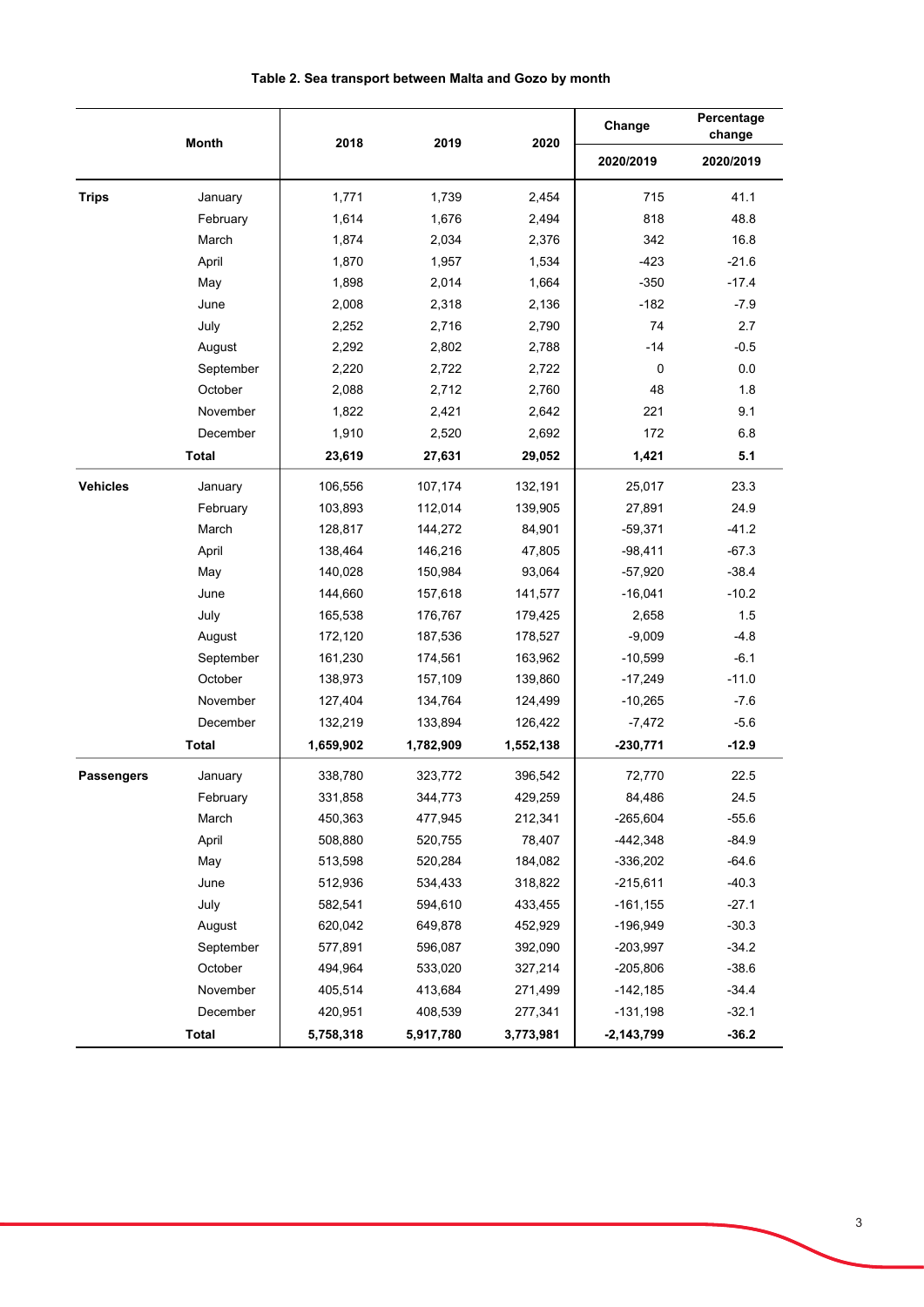|                 | Month        | Cirkewwa - Mgarr |           | Change       | Percentage<br>change | Mgarr - Cirkewwa |           | Change       | Percentage<br>change |
|-----------------|--------------|------------------|-----------|--------------|----------------------|------------------|-----------|--------------|----------------------|
|                 |              | 2019             | 2020      | 2020/2019    | 2020/2019            | 2019             | 2020      | 2020/2019    | 2020/2019            |
| <b>Trips</b>    | January      | 869              | 1,227     | 358          | 41.2                 | 870              | 1,227     | 357          | 41.0                 |
|                 | February     | 838              | 1,249     | 411          | 49.0                 | 838              | 1,245     | 407          | 48.6                 |
|                 | March        | 1,017            | 1,187     | 170          | 16.7                 | 1,017            | 1,189     | 172          | 16.9                 |
|                 | April        | 978              | 766       | $-212$       | $-21.7$              | 979              | 768       | $-211$       | $-21.6$              |
|                 | May          | 1,007            | 832       | $-175$       | $-17.4$              | 1,007            | 832       | $-175$       | $-17.4$              |
|                 | June         | 1,159            | 1,068     | $-91$        | $-7.9$               | 1,159            | 1,068     | $-91$        | $-7.9$               |
|                 | July         | 1,358            | 1,395     | 37           | 2.7                  | 1,358            | 1,395     | 37           | 2.7                  |
|                 | August       | 1,401            | 1,394     | $-7$         | $-0.5$               | 1,401            | 1,394     | $-7$         | $-0.5$               |
|                 | September    | 1,362            | 1,361     | $-1$         | $-0.1$               | 1,360            | 1,361     | $\mathbf{1}$ | 0.1                  |
|                 | October      | 1,356            | 1,380     | 24           | 1.8                  | 1,356            | 1,380     | 24           | 1.8                  |
|                 | November     | 1,210            | 1,321     | 111          | 9.2                  | 1,211            | 1,321     | 110          | 9.1                  |
|                 | December     | 1,261            | 1,346     | 85           | 6.7                  | 1,259            | 1,346     | 87           | 6.9                  |
|                 | Total        | 13,816           | 14,526    | 710          | 5.1                  | 13,815           | 14,526    | 711          | 5.1                  |
| <b>Vehicles</b> | January      | 52,901           | 66,433    | 13,532       | 25.6                 | 54,273           | 65,758    | 11,485       | 21.2                 |
|                 | February     | 57,189           | 71,525    | 14,336       | 25.1                 | 54,825           | 68,380    | 13,555       | 24.7                 |
|                 | March        | 72,792           | 42,265    | $-30,527$    | $-41.9$              | 71,480           | 42,636    | $-28,844$    | $-40.4$              |
|                 | April        | 74,407           | 24,238    | $-50,169$    | $-67.4$              | 71,809           | 23,567    | -48,242      | $-67.2$              |
|                 | May          | 77,120           | 47,477    | $-29,643$    | $-38.4$              | 73,864           | 45,587    | $-28,277$    | $-38.3$              |
|                 | June         | 80,304           | 71,934    | $-8,370$     | $-10.4$              | 77,314           | 69,643    | $-7,671$     | $-9.9$               |
|                 | July         | 89,926           | 93,028    | 3,102        | 3.4                  | 86,841           | 86,397    | -444         | $-0.5$               |
|                 | August       | 96,782           | 89,296    | $-7,486$     | $-7.7$               | 90,754           | 89,231    | $-1,523$     | $-1.7$               |
|                 | September    | 87,007           | 81,801    | $-5,206$     | $-6.0$               | 87,554           | 82,161    | $-5,393$     | $-6.2$               |
|                 | October      | 80,150           | 71,481    | $-8,669$     | $-10.8$              | 76,959           | 68,379    | $-8,580$     | $-11.1$              |
|                 | November     | 68,681           | 60,877    | $-7,804$     | $-11.4$              | 66,083           | 63,622    | $-2,461$     | $-3.7$               |
|                 | December     | 69,015           | 65,450    | $-3,565$     | $-5.2$               | 64,879           | 60,972    | $-3,907$     | $-6.0$               |
|                 | Total        | 906,274          | 785,805   | $-120,469$   | $-13.3$              | 876,635          | 766,333   | $-110,302$   | $-12.6$              |
| Passengers      | January      | 158,525          | 199,295   | 40,770       | 25.7                 | 165,247          | 197,247   | 32,000       | 19.4                 |
|                 | February     | 173,170          | 217,473   | 44,303       | 25.6                 | 171,603          | 211,786   | 40,183       | 23.4                 |
|                 | March        | 239,360          | 105,273   | $-134,087$   | $-56.0$              | 238,585          | 107,068   | $-131,517$   | $-55.1$              |
|                 | April        | 262,868          | 39,831    | $-223,037$   | $-84.8$              | 257,887          | 38,576    | $-219,311$   | $-85.0$              |
|                 | May          | 262,079          | 92,580    | -169,499     | $-64.7$              | 258,205          | 91,502    | $-166,703$   | $-64.6$              |
|                 | June         | 269,203          | 159,891   | $-109,312$   | $-40.6$              | 265,230          | 158,931   | $-106,299$   | $-40.1$              |
|                 | July         | 297,849          | 218,756   | $-79,093$    | $-26.6$              | 296,761          | 214,699   | $-82,062$    | $-27.7$              |
|                 | August       | 327,485          | 220,719   | $-106,766$   | $-32.6$              | 322,393          | 232,210   | $-90,183$    | $-28.0$              |
|                 | September    | 294,770          | 192,493   | $-102,277$   | $-34.7$              | 301,317          | 199,597   | $-101,720$   | $-33.8$              |
|                 | October      | 267,441          | 164,461   | $-102,980$   | $-38.5$              | 265,579          | 162,753   | $-102,826$   | $-38.7$              |
|                 | November     | 206,789          | 130,497   | $-76,292$    | $-36.9$              | 206,895          | 141,002   | $-65,893$    | $-31.8$              |
|                 | December     | 206,125          | 140,308   | $-65,817$    | $-31.9$              | 202,414          | 137,033   | $-65,381$    | $-32.3$              |
|                 | <b>Total</b> | 2,965,664        | 1,881,577 | $-1,084,087$ | $-36.6$              | 2,952,116        | 1,892,404 | $-1,059,712$ | $-35.9$              |

**Table 3. Sea transport to and from Malta and Gozo by month**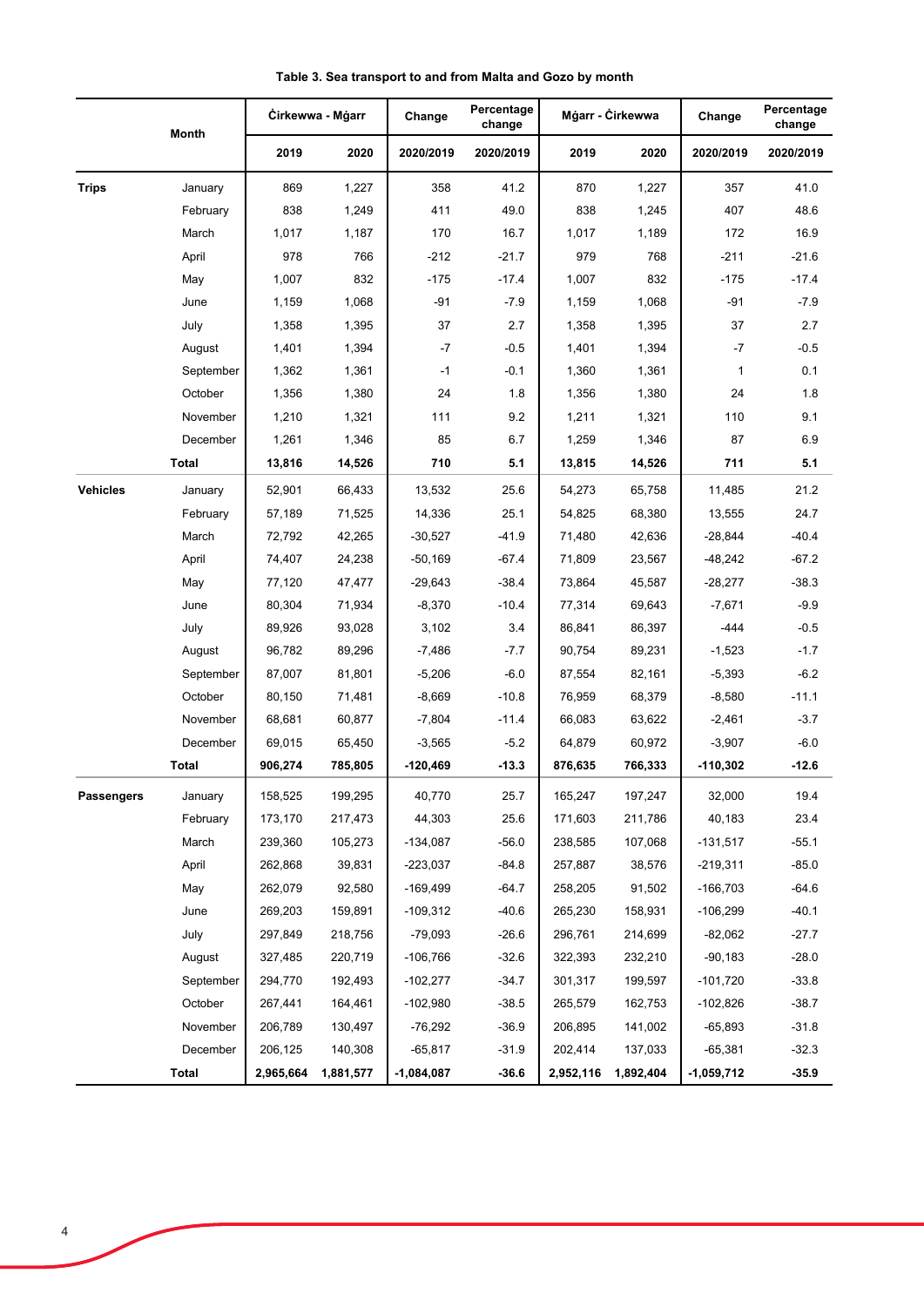|                   | Day of the week |           | January-December | Change    | Percentage<br>change |           |
|-------------------|-----------------|-----------|------------------|-----------|----------------------|-----------|
|                   |                 | 2018      | 2019             | 2020      | 2020/2019            | 2020/2019 |
| <b>Trips</b>      | Monday          | 3,376     | 3.797            | 4.068     | 271                  | 7.1       |
|                   | Tuesday         | 3,267     | 3,894            | 4,054     | 160                  | 4.1       |
|                   | Wednesday       | 3,206     | 3,842            | 4,081     | 239                  | 6.2       |
|                   | Thursday        | 3,373     | 3,894            | 4,231     | 337                  | 8.7       |
|                   | Friday          | 3,523     | 4,159            | 4,315     | 156                  | 3.8       |
|                   | Saturday        | 3,267     | 3,870            | 4,031     | 161                  | 4.2       |
|                   | Sunday          | 3,607     | 4,175            | 4,272     | 97                   | 2.3       |
|                   | <b>Total</b>    | 23,619    | 27,631           | 29,052    | 1,421                | 5.1       |
| <b>Vehicles</b>   | Monday          | 231,404   | 241,018          | 216,515   | $-24,503$            | $-10.2$   |
|                   | Tuesday         | 214,896   | 235,263          | 203,008   | $-32,255$            | $-13.7$   |
|                   | Wednesday       | 220,309   | 235,387          | 213,155   | $-22,232$            | $-9.4$    |
|                   | Thursday        | 231,519   | 247,204          | 222,535   | $-24,669$            | $-10.0$   |
|                   | Friday          | 261,735   | 281,956          | 251,282   | $-30,674$            | $-10.9$   |
|                   | Saturday        | 242,922   | 265,738          | 218,130   | $-47,608$            | $-17.9$   |
|                   | Sunday          | 257,117   | 276,343          | 227,513   | $-48,830$            | $-17.7$   |
|                   | <b>Total</b>    | 1,659,902 | 1,782,909        | 1,552,138 | $-230,771$           | $-12.9$   |
| <b>Passengers</b> | Monday          | 781,770   | 778,022          | 511,969   | $-266,053$           | $-34.2$   |
|                   | Tuesday         | 706,265   | 743,550          | 464,347   | $-279,203$           | $-37.5$   |
|                   | Wednesday       | 767,095   | 780,853          | 499,009   | $-281,844$           | $-36.1$   |
|                   | Thursday        | 801,414   | 812,549          | 522,605   | $-289,944$           | $-35.7$   |
|                   | Friday          | 875,995   | 899,254          | 594,194   | $-305,060$           | $-33.9$   |
|                   | Saturday        | 894,372   | 945,482          | 558,571   | $-386,911$           | $-40.9$   |
|                   | Sunday          | 931,407   | 958,070          | 623,286   | $-334,784$           | $-34.9$   |
| <b>Total</b>      |                 | 5,758,318 | 5,917,780        | 3,773,981 | $-2,143,799$         | $-36.2$   |

## **Table 4. Sea transport between Malta and Gozo by day of the week**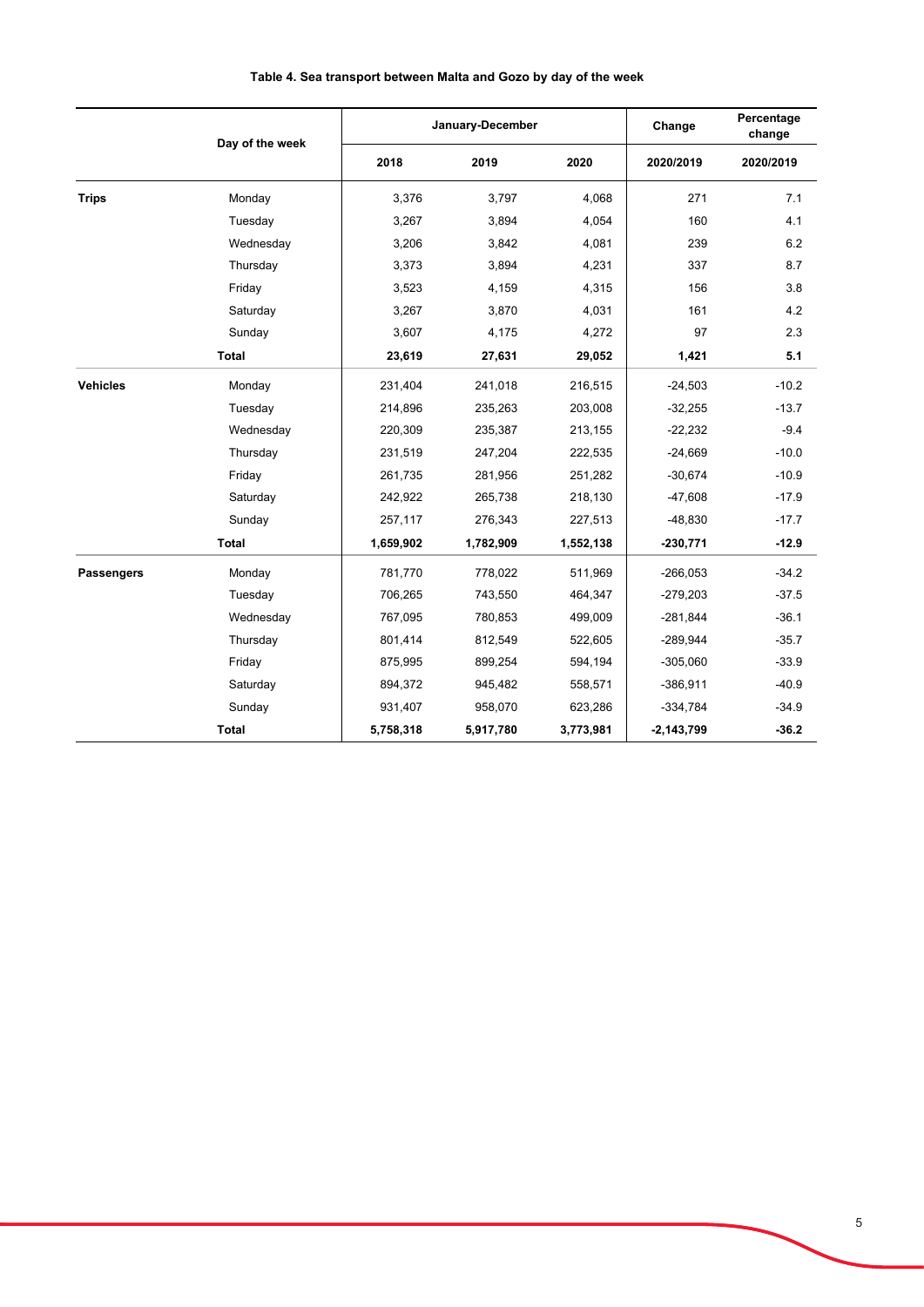

#### **Chart 3. Vehicles to and from Malta and Gozo by day of the week: January-December**

**Chart 4. Passengers to and from Malta and Gozo by day of the week: January-December**